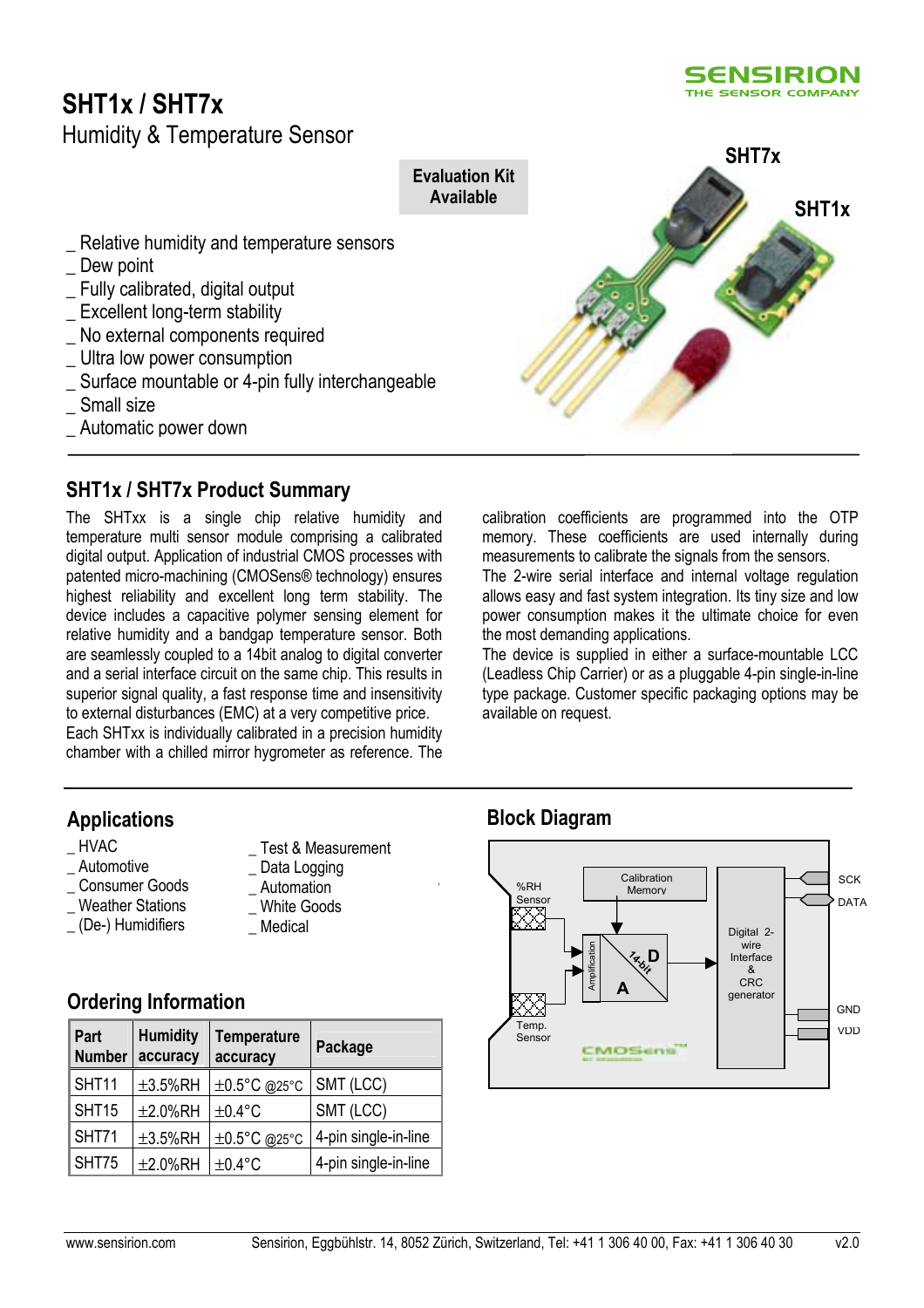# **1 Sensor Performance Specifications**

| <b>Parameter</b>                       | <b>Conditions</b>              | Min.         |                 | Typ. Max.             | <b>Units</b> |
|----------------------------------------|--------------------------------|--------------|-----------------|-----------------------|--------------|
| <b>Humidity</b>                        |                                |              |                 |                       |              |
| Resolution (2)                         |                                | 0.5          | 0.03            | 0.03                  | % RH         |
|                                        |                                | 8            | 12 <sup>2</sup> | $\overline{12}$       | bit          |
| Repeatability                          |                                |              | $\pm 0.1$       |                       | % RH         |
| Accuracy <sup>(1)</sup><br>Uncertainty | linearized                     |              | see figure 1    |                       |              |
| Interchangeability                     |                                |              |                 | Fully interchangeable |              |
| Nonlinearity                           | raw data                       |              | $\pm 3$         |                       | % RH         |
|                                        | linearized                     |              | <<1             |                       | % RH         |
| Range                                  |                                | 0            |                 | 100                   | % RH         |
| Response time                          | 1/e (63%)<br>slowly moving air |              | 4               |                       | S            |
| <b>Hysteresis</b>                      |                                |              | ±1              |                       | % RH         |
| Long term stability                    | <b>Typical</b>                 |              | < 1             |                       | % RH/yr      |
| <b>Temperature</b>                     |                                |              |                 |                       |              |
| Resolution (2)                         |                                | 0.04         | 0.01            | 0.01                  | °C           |
|                                        |                                | 0.07         | 0.02            | 0.02                  | °F           |
|                                        |                                | 12           | 14              | 14                    | bit          |
| Repeatability                          |                                |              | ±0.1            |                       | °C           |
|                                        |                                |              | ±0.2            |                       | °F           |
| Accuracy                               |                                | see figure 1 |                 |                       |              |
| Range                                  |                                | -40          |                 | 123.8                 | $^{\circ}C$  |
|                                        |                                | $-40$        |                 | 254.9                 | °F           |
| <b>Response Time</b>                   | 1/e (63%)                      | 5            |                 | 30                    | S            |

**Table 1** Sensor Performance Specifications

# **2 Interface Specifications**



**Figure 2** Typical application circuit

# **2.1 Power Pins**

The SHTxx requires a voltage supply between 2.4V and 5.5V. After powerup the device needs 11ms to reach its "sleep" state. No commands should be sent before that time. Power supply pins (VDD, GND) may be decoupled with a 100 nF capacitor.

# **2.2 Serial Interface (Bidirectional 2-wire)**

The serial interface of the SHTxx is optimized for sensor readout and power consumption and is not compatible with I 2C interfaces, see FAQ for details.



# *2.2.1 Serial clock input (SCK)*

The SCK is used to synchronize the communication between a microcontroller and the SHT1x / SHT7x. Since the interface consists of fully static logic there is no minimum SCK frequency.

#### *2.2.2 Serial data (DATA)*

The DATA tristate pin is used to transfer data in and out of the device. DATA **changes after the falling edge** and is **valid on the rising edge** of the serial clock SCK. During communication the DATA line must remain stable while SCK is high. To avoid signal contention the microcontroller should only drive DATA low. An external pull-up resistor (e.g 10kΩ ) is required to pull the signal high. (See Figure 2) Pull-up resistors are often included in I/O circuits of microcontrollers. See Table 5 for detailed IO characteristics.

(2) The default measurement resolution of 14bit (temperature) and 12bit (humidity) can be reduced to 12 and 8 bit through the status register.

<sup>(1)</sup> Each SHTxx is tested to be within RH accuracy specifications at 25°C (77°F) and 48°C (118.4°F)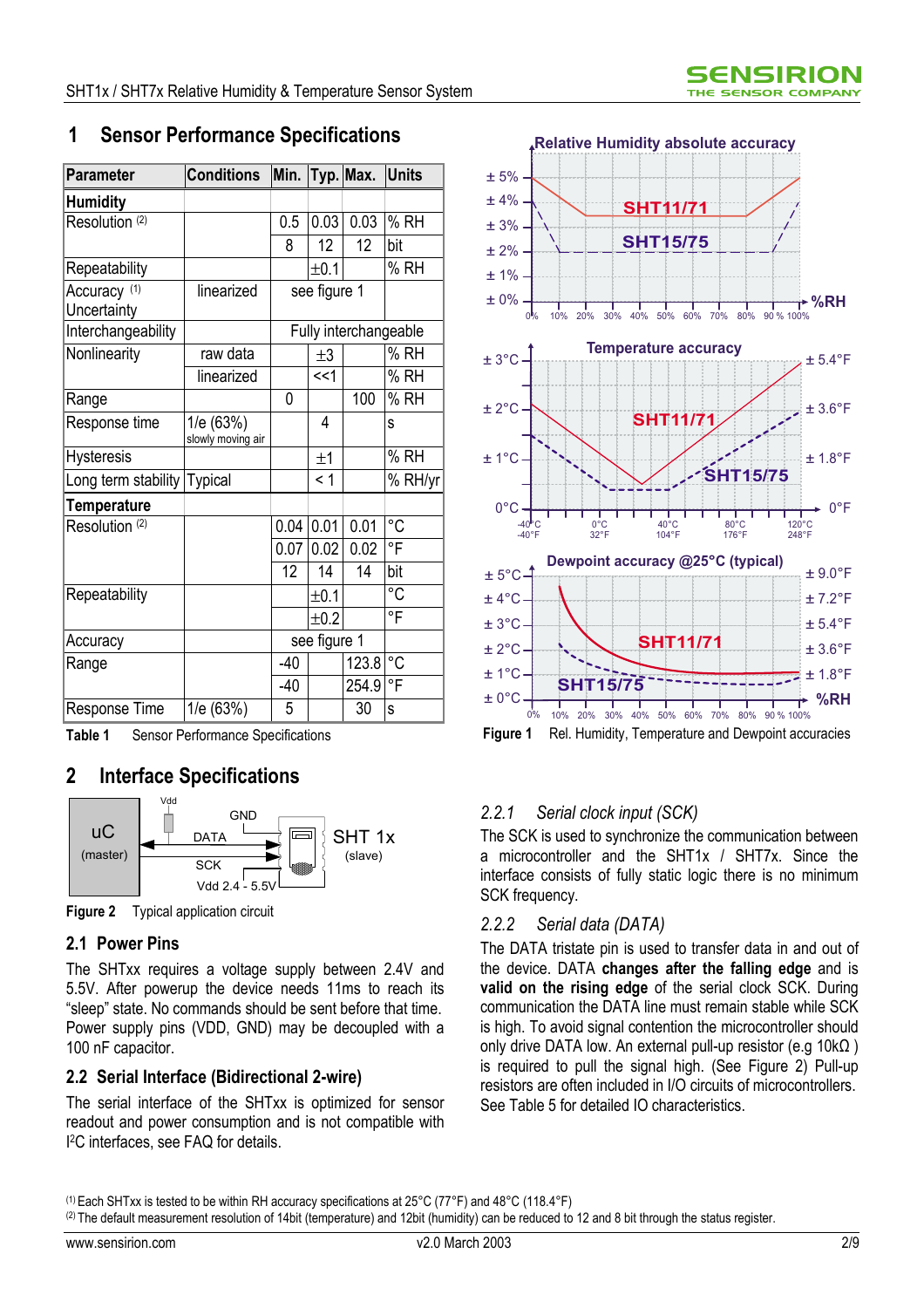#### *2.2.3 Sending a command*

To initiate a transmission, a "Transmission Start" sequence has to be issued. It consists of a lowering of the DATA line while SCK is high, followed by a low pulse on SCK and raising DATA again while SCK is still high.



**Figure 3** "Transmission Start" sequence

The subsequent command consists of three address bits (only "000" is currently supported) and five command bits. The SHT1x/SHT7x indicates the proper reception of a command by pulling the DATA pin low (ACK bit) after the falling edge of the 8th SCK clock. The DATA line is released (and goes high) after the falling edge of the 9th SCK clock.

| Command                                             | Code        |
|-----------------------------------------------------|-------------|
| Reserved                                            | 0000x       |
| <b>Measure Temperature</b>                          | 00011       |
| <b>Measure Humidity</b>                             | 00101       |
| <b>Read Status Register</b>                         | 00111       |
| Write Status Register                               | 00110       |
| Reserved                                            | 0101x-1110x |
| <b>Soft reset, resets the interface, clears the</b> | 11110       |
| status register to default values                   |             |
| wait minimum 11ms before next command               |             |

**Table 2** SHTxx list of commands

#### *2.2.4 Measurement sequence (RH and T)*

After issuing a measurement command ('00000101' for RH, ë00000011í for Temperature) the controller has to wait for the measurement to complete. This takes approximately 11/55/210ms for a 8/12/14bit measurement. The exact time varies by up to  $\pm 15$ % with the speed of the internal oscillator. To signal the completion of a measurement, the SHT1x pulls down the data line. The controller **must** wait for this "data ready" signal before starting to toggle SCK again.

Two bytes of measurement data and one byte of CRC checksum will then be transmitted. The uC must acknowledge each byte by pulling the DATA line low. All values are MSB first, right justified. (e.g. the 5<sup>th</sup> SCK is MSB for a 12bit value, for a 8bit result the first byte is not used).

Communication terminates after the acknowledge bit of the CRC data. If CRC-8 checksum is not used the controller may terminate the communication after the measurement data LSB by keeping ack high.

The device automatically returns to sleep mode after the measurement and communication have ended.

**Warning:** To keep self heating below 0.1°C the SHTxx should not be active for more than 15% of the time (e.g. max. 3 measurements / second for 12bit accuracy).

#### *2.2.5 Connection reset sequence*

If communication with the device is lost the following signal sequence will reset its serial interface:

While leaving DATA high, toggle SCK 9 or more times. This must be followed by a "Transmission Start" sequence preceding the next command. This sequence resets the interface only. The status register preserves its content.



**Figure 4** Connection reset sequence

#### *2.2.6 CRC-8 Checksum calculation*

The whole digital transmission is secured by a 8 bit checksum. It ensures that any wrong data can be detected and eliminated.

Please consult application note "CRC-8 Checksum Calculationî for information on how to calculate the CRC.

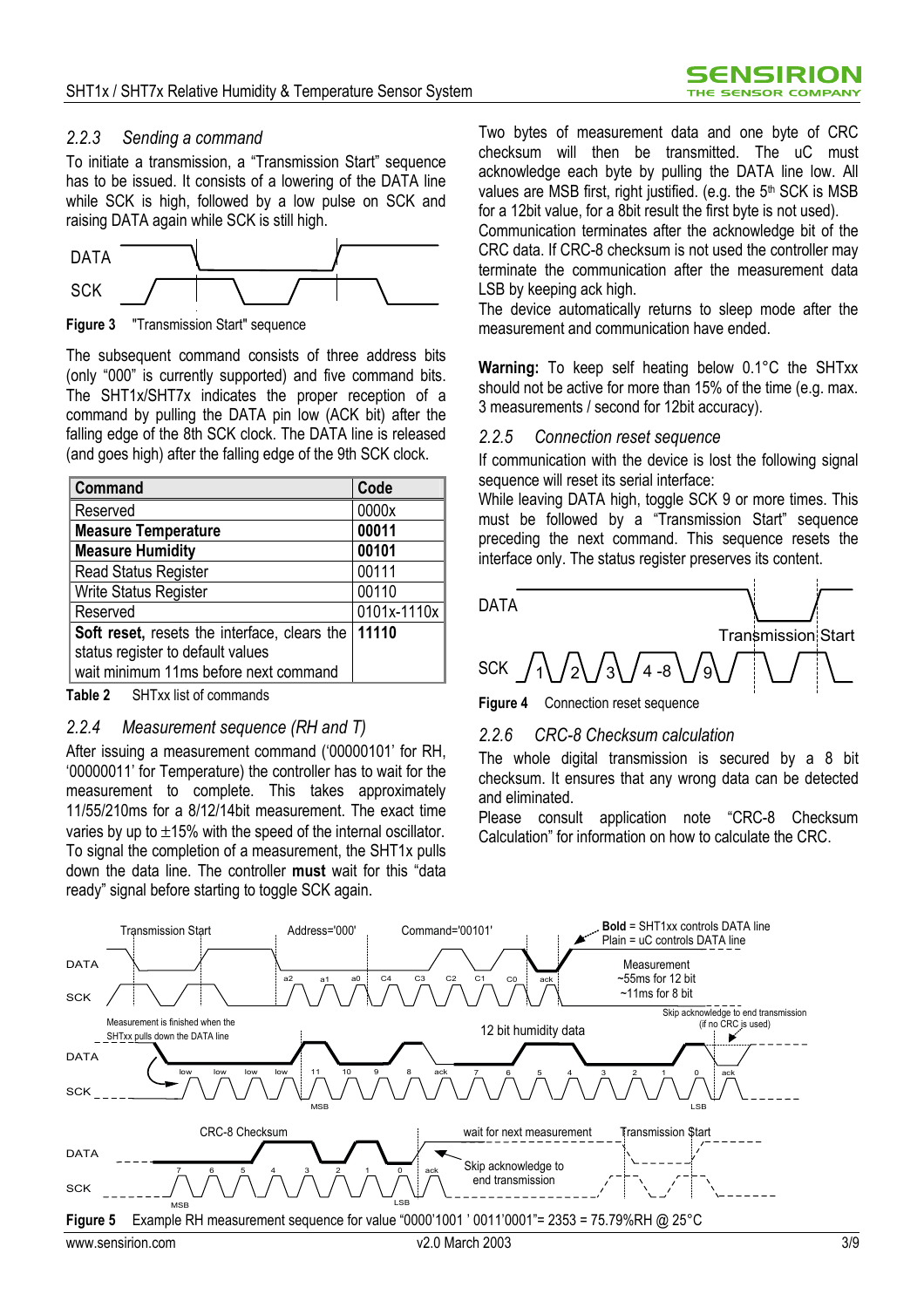

**Figure 6** Overview of Measurement Sequence (TS =Transmission Start)

### **2.3 Status Register**

Some of the advanced functions of the SHTxx are available through the status register. The following section gives a brief overview of these features. A more detailed description is available in the application note "Status Register"



**Command** 

**Figure 7** Status Register Write



**Command** 

**Figure 8** Status Register Read

| <b>Bit</b>      | <b>Type</b> | <b>Description</b>                                                                            | <b>Default</b> |                                                                          |
|-----------------|-------------|-----------------------------------------------------------------------------------------------|----------------|--------------------------------------------------------------------------|
| 7               |             | reserved                                                                                      | 0              |                                                                          |
| $6\phantom{1}6$ | R           | End of Battery (low voltage detection)<br>$0'$ for Vdd > 2.47<br>'1' for $Vdd < 2.47$         | χ              | No default value.<br>bit<br>is<br>only<br>updated after a<br>measurement |
| 5               |             | reserved                                                                                      | 0              |                                                                          |
| $\overline{4}$  |             | reserved                                                                                      | 0              |                                                                          |
| 3               |             | For Testing only, do not use                                                                  | 0              |                                                                          |
| $\overline{2}$  | R/W         | Heater                                                                                        | 0              | off                                                                      |
| $\mathbf{1}$    | R/W         | no reload from OTP                                                                            | 0              | reload                                                                   |
| $\mathbf{0}$    | R/W         | '1' = 8bit RH / 12bit Temperature resolution<br>'0' = 12bit RH / 14bit Temperature resolution | 0              | 12bit RH<br>14bit Temp.                                                  |

**Table 3** Status Register Bits

#### *2.3.1 Measurement resolution*

The default measurement resolution of 14bit (temperature) and 12bit (humidity) can be reduced to 12 and 8 bit. This is especially useful in high speed or extreme low power applications.

#### *2.3.2 End of Battery*

The "End of Battery" function detects VDD voltages below 2.47V. Accuracy is ±0.05V

### *2.3.3 Heater*

An on chip heating element can be switched on. It will increase the temperature of the sensor by approximately 5°C (9°F). Power consumption will increase by ~8mA @ 5V. Applications:

By comparing temperature and humidity values before and

after switching on the heater, proper functionality of both sensors can be verified.

• In high (>95%) RH environments heating the sensor element will prevent condensation, improve response time and accuracy

**Warning:** While heated the SHTxx will show higher temperatures and a lower relative humidity than with no heating.

#### **2.4 Electrical Characteristics(1)**

VDD=5V, Temperature= 25°C unless otherwise noted

| <b>Parameter</b>          | <b>Conditions</b> | Min. | Typ.       | Max. | <b>Units</b> |
|---------------------------|-------------------|------|------------|------|--------------|
| Power supply DC           |                   | 2.4  | 5          | 5.5  | V            |
| Supply current            | measuring         |      | 550        |      | μA           |
|                           | average           | 2(2) | $28^{(3)}$ |      | μA           |
|                           | sleep             |      | 0.3        |      | μA           |
| Low level output voltage  |                   | 0    |            | 20%  | Vdd          |
| High level output voltage |                   | 75%  |            | 100% | Vdd          |
| Low level input voltage   | Negative going    | ŋ    |            | 20%  | Vdd          |
| High level input voltage  | Positive going    | 80%  |            | 100% | Vdd          |
| Input current on pads     |                   |      |            |      | μA           |
| Output peak current       | on                |      |            | 4    | mA           |
|                           | Tristated (off)   |      | 10         |      | luA          |

**Table 4** SHTxx DC Characteristics

|                        | <b>Parameter</b>      | <b>Conditions</b>  |     |     | Min Typ. Max. Unit |            |
|------------------------|-----------------------|--------------------|-----|-----|--------------------|------------|
| F <sub>SCK</sub>       | <b>SCK</b> frequency  | VDD > 4.5 V        |     |     | 10                 | <b>MHz</b> |
|                        |                       | VDD < 4.5 V        |     |     |                    | <b>MHz</b> |
| <b>TRFO</b>            | <b>DATA</b> fall time | Output load 5 pF   | 3.5 | 10  | 20                 | ns         |
|                        |                       | Output load 100 pF | 30  | 40  | 200                | ns         |
| TCLx                   | SCK hi/low time       |                    | 100 |     |                    | ns         |
| $ {\sf T}_\lor $       | DATA valid time       |                    |     | 250 |                    | ns         |
| $T_{\text{SU}}$        | DATA set up time      |                    | 100 |     |                    | ns         |
| <b>T</b> <sub>HO</sub> | DATA hold time        |                    | 0   | 10  |                    | ns         |
| $T_R/T_F$              | SCK rise/fall time    |                    |     | 200 |                    | ns         |

**Table 5** SHTxx I/O Signals Characteristics



**Figure 9** Timing Diagram

<sup>&</sup>lt;sup>1)</sup> Parameters are periodically sampled and not 100% tested<br><sup>(2)</sup> With one measurement of 8 bit accuracy without OTP relox

<sup>(2)</sup> With one measurement of 8 bit accuracy without OTP reload per second<br>(3) With one measurement of 12bit accuracy ner second

With one measurement of 12bit accuracy per second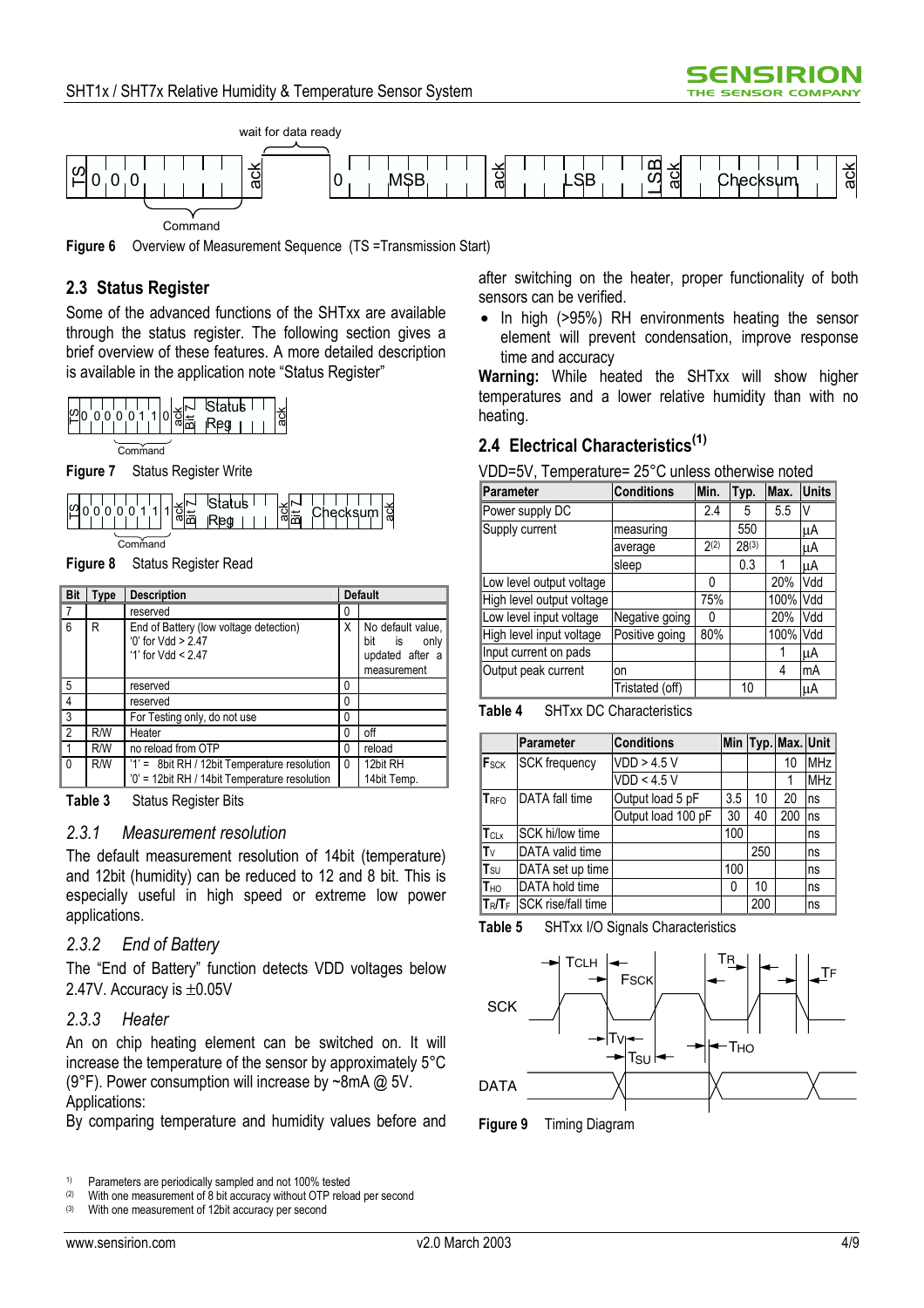# **3 Converting Output to Physical Values**

### **3.1 Relative Humidity**

To compensate for the non-linearity of the humidity sensor and to obtain the full accuracy it is recommended to convert the readout with the following formula<sup>1</sup>:

 $RH_{linear} = c_1 + c_2 \bullet SO_{RH} + c_3 \bullet SO_{RH}^2$ 

| <b>SORH</b> | C1 | C <sub>2</sub> | C <sub>3</sub> |
|-------------|----|----------------|----------------|
| 12 bit      | -4 | 0.0405         | $-2.8*10^{-6}$ |
| 8 bit       | -4 | N 618          | -7 2 *10-4     |

For simplified, less computation intense conversion formulas see application note "RH and Temperature Non-Linearity Compensation<sup>"</sup>.

The humidity sensor has no significant voltage dependency.



Figure 10 Conversion from SORH to relative humidity

*3.1.1 Compensation of RH/Temperature dependency*  For temperatures significantly different from 25°C (~77°F) the temperature coefficient of the RH sensor should be considered:

 $RH_{\text{true}} = (T_{\text{c}} - 25) \cdot (t_1 + t_2 \cdot SO_{\text{RH}}) + RH_{\text{linear}}$ 

| <b>SORH</b> |      | [2      |
|-------------|------|---------|
| 12 bit      | በ በ1 | 0.00008 |
| 8 bit       | ባ በ1 | 0.00128 |

**Table 7** Temperature compensation coefficients

This equals ~0.12%RH / °C @ 50%RH

# **3.2 Temperature**

The bandgap PTAT (Proportional To Absolute Temperature) temperature sensor is very linear by design. Use the following formula to convert from digital readout to temperature:

Temperature  $=d_1 + d_2 \bullet SO_T$ 

| <b>VDD</b> | $d_1[^{\circ}C]$ | $d_1$ [°f] | SO <sub>T</sub> | $d_2[^{\circ}C]$ | $d_2$ [°f] |
|------------|------------------|------------|-----------------|------------------|------------|
| 5V         | $-40.00$         | $-40.00$   | 14bit           | 0.01             | 0.018      |
| 4V         | $-39.75$         | $-39.50$   | 12bit           | 0.04             | 0.072      |
| 3.5V       | $-39.66$         | $-39.35$   |                 |                  |            |
| 3V         | $-39.60$         | $-39.28$   |                 |                  |            |
| 2.5V       | $-39.55$         | $-39.23$   |                 |                  |            |

| SОт   | $d_2$ [ $^{\circ}$ C1 | $d_2$   $\degree$ |
|-------|-----------------------|-------------------|
| '4bit | 0 01                  | 0.018             |
| 12bit | 0.04                  | 0.072             |

**Table 8** Temperature conversion coefficients

For improved accuracies in extreme temperatures with more computation intense conversion formulas see application note "RH and Temperature Non-Linearity Compensation".

#### **3.3 Dewpoint**

Since humidity and temperature are both measured on the same monolithic chip, the SHTxx allows superb dewpoint measurements. See application note "Dewpoint calculation" for more.

<sup>1</sup> Where  $SORH$  is the sensor output for relative humidity

 $\overline{a}$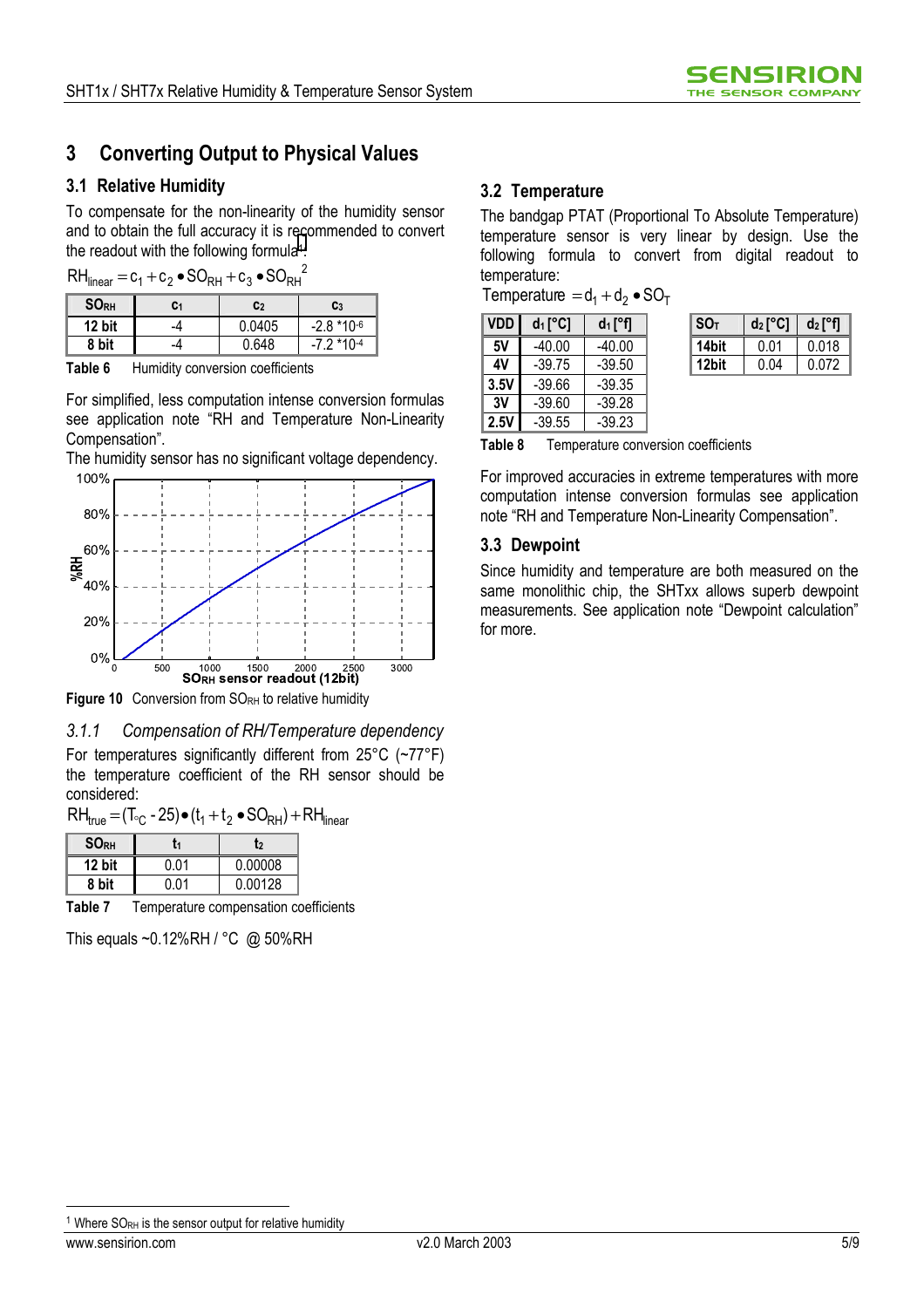# **4 Applications Information**

# **4.1 Operating and Storage Conditions**



**Figure 11** Recommended operating conditions

Conditions outside the recommended range may temporarily offset the RH signal up to  $\pm 3\%$ RH. After return to normal conditions it will slowly return towards calibration state by itself. See 4.3 "Reconditioning Procedure" to accelerate this process. Prolonged exposure to extreme conditions may accelerate ageing.

### **4.2 Exposure to Chemicals**

Vapors may interfere with the polymer layers used for capacitive humidity sensors. The diffusion of chemicals into the polymer may cause a shift in both offset and sensitivity. In a clean environment the contaminants will slowly outgas. The reconditioning procedure described below will accelerate this process.

High levels of pollutants may cause permanent damage to the sensing polymer.

# **4.3 Reconditioning Procedure**

The following reconditioning procedure will bring the sensor back to calibration state after exposure to extreme conditions or chemical vapors.

80-90°C (176-194°F) at < 5%RH for 24h (baking) followed by 20-30°C (70-90°F) at > 74%RH for 48h (re-hydration)

# **4.4 Qualifications**

Extensive tests were performed in various environments. Please contact SENSIRION for additional information.

| Environment                                        | <b>Norm</b>                                    | Results <sup>(1)</sup>        |
|----------------------------------------------------|------------------------------------------------|-------------------------------|
| Temperature<br><b>Cycles</b>                       | JESD22-A104-B-40°C<br>/ 125°C, 1000cy          | Within<br>Specifications      |
| <b>HAST</b><br><b>Pressure Cooker</b>              | JESD22-A110-B<br>2.3bar 125°C 85%RH            | Reversible shift<br>by +2% RH |
| <b>Salt Atmosphere</b>                             | DIN-50021ss                                    | Within<br>Specifications      |
| <b>Freezing cycles</b><br>fully submerged          | $-20/+90^{\circ}$ C, 100cy<br>30min dwell time | Reversible shift<br>by +2% RH |
| Various Automotive DIN 72300-5<br><b>Chemicals</b> |                                                | Within<br>Specifications      |
| <b>Cigarette smoke</b>                             | Equivalent to 15years<br>in a mid-size car     | Within<br>Specifications      |

# **4.5 ESD (Electrostatic Discharge)**

ESD immunity is qualified according to MIL STD 883E, method 3015 (Human Body Model at  $\pm 2kV$ )).

Latch-up immunity is provided at a force current of  $\pm 100$  mA with  $T_{amb}$ =80 $^{\circ}$ C according to JEDEC 17.

See application note "ESD, Latchup and EMC" for more information.

#### **4.6 Temperature Effects**

The relative humidity of a gas strongly depends on its temperature. It is therefore essential to keep humidity sensors at the same temperature as the air of which the relative humidity is to be measured.

If the SHTxx shares a PCB with electronic components that give off heat it should be mounted far away and below the heat source and the housing must remain well ventilated.

To reduce heat conduction copper layers between the SHT1x and the rest of the PCB should be minimized and a slit may be milled in between. ( See figure 14 )

# **4.7 Materials Used for Sealing / Mounting**

Many materials absorb humidity and will act as a buffer, increasing response times and hysteresis. Materials in the vicinity of the sensor must therefore be carefully chosen. Recommended materials are:

All Metals, LCP, POM (Delrin), PTFE (Teflon), PE, PEEK, PP, PB, PPS, PSU, PVDF, PVF

For sealing and gluing (use sparingly):

high filled epoxy for electronic packaging (e.g. glob top, underfill), and Silicone are recommended.

#### **4.8 Membranes**

A membrane can be used to prevent dirt from entering the housing and to protect the sensor. It will also reduce peak concentrations of chemical vapors. For optimal response times air volume behind the membrane must be kept to a minimum.

# **4.9 Light**

The SHTxx is not light sensitive. However prolonged direct exposure to sunshine or strong UV radiation may age the housing.

# **4.10 Wiring Considerations and Signal Integrity**

Carrying the SCK and DATA signal parallel and in close proximity (e.g. in wires) for more than 10cm may result in cross talk and loss of communication. This may be resolved by routing VDD and/or GND between the two data signals. Please see the application note "ESD, Latchup and EMC" for more information.

**Table 9** Qualification tests (excerpt)

(1) The temperature sensor passed all tests without any detectable drift. Package and electronics also passed 100%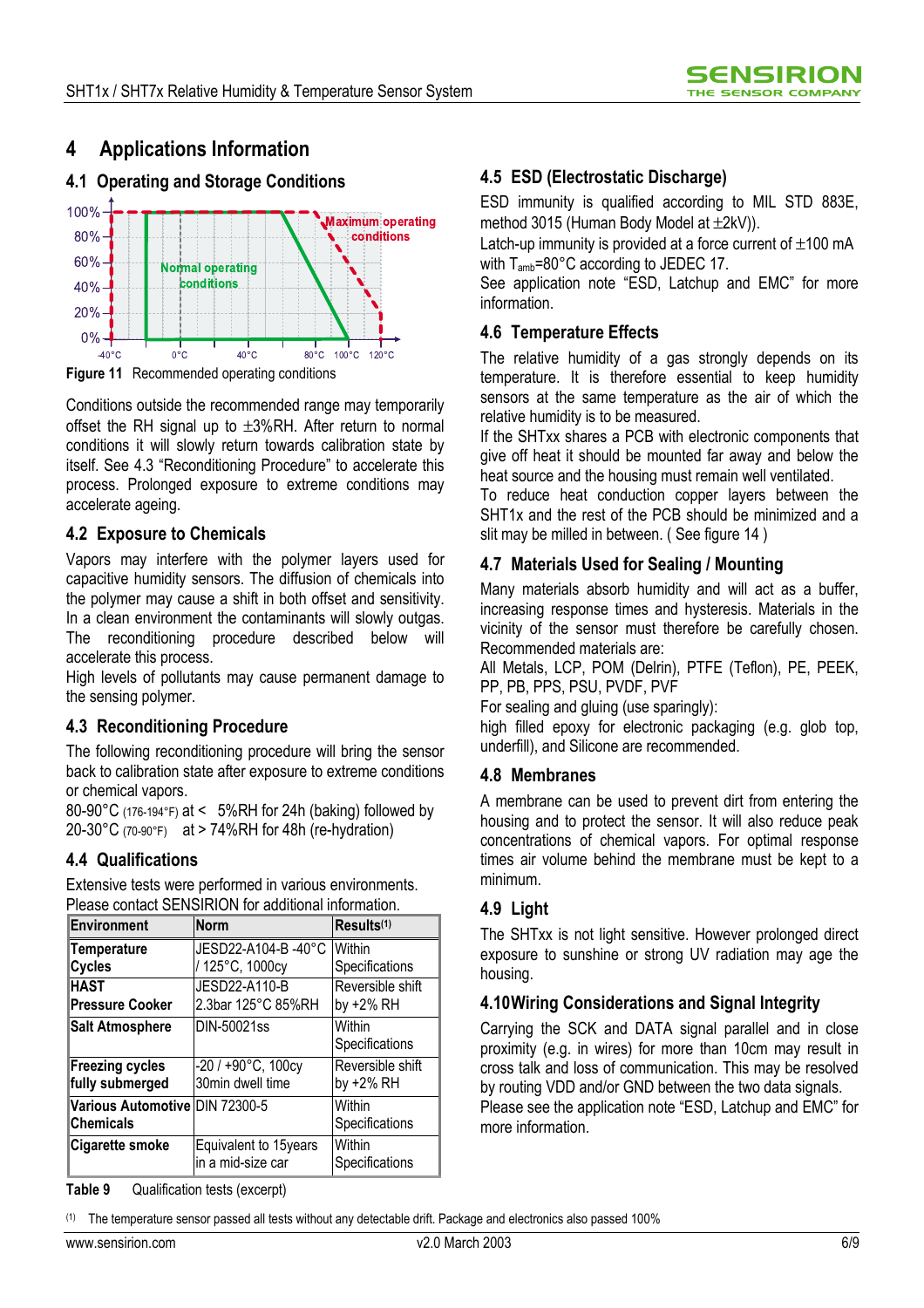# **5 Package Information**

#### **5.1 SHT1x (surface mountable)**

| ∣ Pin | <b>Name</b> | <b>Comment</b>                          |  |
|-------|-------------|-----------------------------------------|--|
|       | <b>GND</b>  | Ground                                  |  |
| 2 ا   | <b>DATA</b> | Serial data, bidirectional              |  |
| 3     | <b>SCK</b>  | Serial clock, input                     |  |
|       | VDD         | Supply 2.4 - 5.5V                       |  |
|       | <b>NC</b>   | Remaining pins must be left unconnected |  |

**Table 10** SHT1x Pin Description

#### *5.1.1 Package type*

The SHT1x is supplied in a surface-mountable LCC (Leadless Chip Carrier) type package. The sensors housing consists of a Liquid Crystal Polymer (LCP) cap with epoxy glob top on a standard 0.8mm FR4 substrate. The device is free of lead, Cd and Hg.

Device size is 7.42 x 4.88 x 2.5 mm (0.29 x 0.19 x 0.1 inch) Weight 100mg

The production date is printed onto the cap in white numbers in the form wwy. e.g.  $351$ " = week 35, 2001.

#### *5.1.2 Delivery Conditions*

The SHT1x are shipped in standard IC tubes by 80 units per tube or in 12mm tape. Reels are individually labelled with barcode and human readable labels.





# *5.1.3 Mounting Examples*  membrane **housing** housing **SHT1x**

**PCB**

**Figure 13** SHT1x housing mounting example





### *5.1.4 Soldering Information*

Standard reflow soldering ovens may be used at maximum 235°C for 20 seconds.

For manual soldering contact time must be limited to 5 seconds at up to 350°C.

After soldering the devices should be stored at >74%RH for at least 24h to allow the polymer to rehydrate.

Please consult the application note "Soldering procedure" for more information.



**Figure 15** SHT1x drawing and footprint dimensions in mm (inch)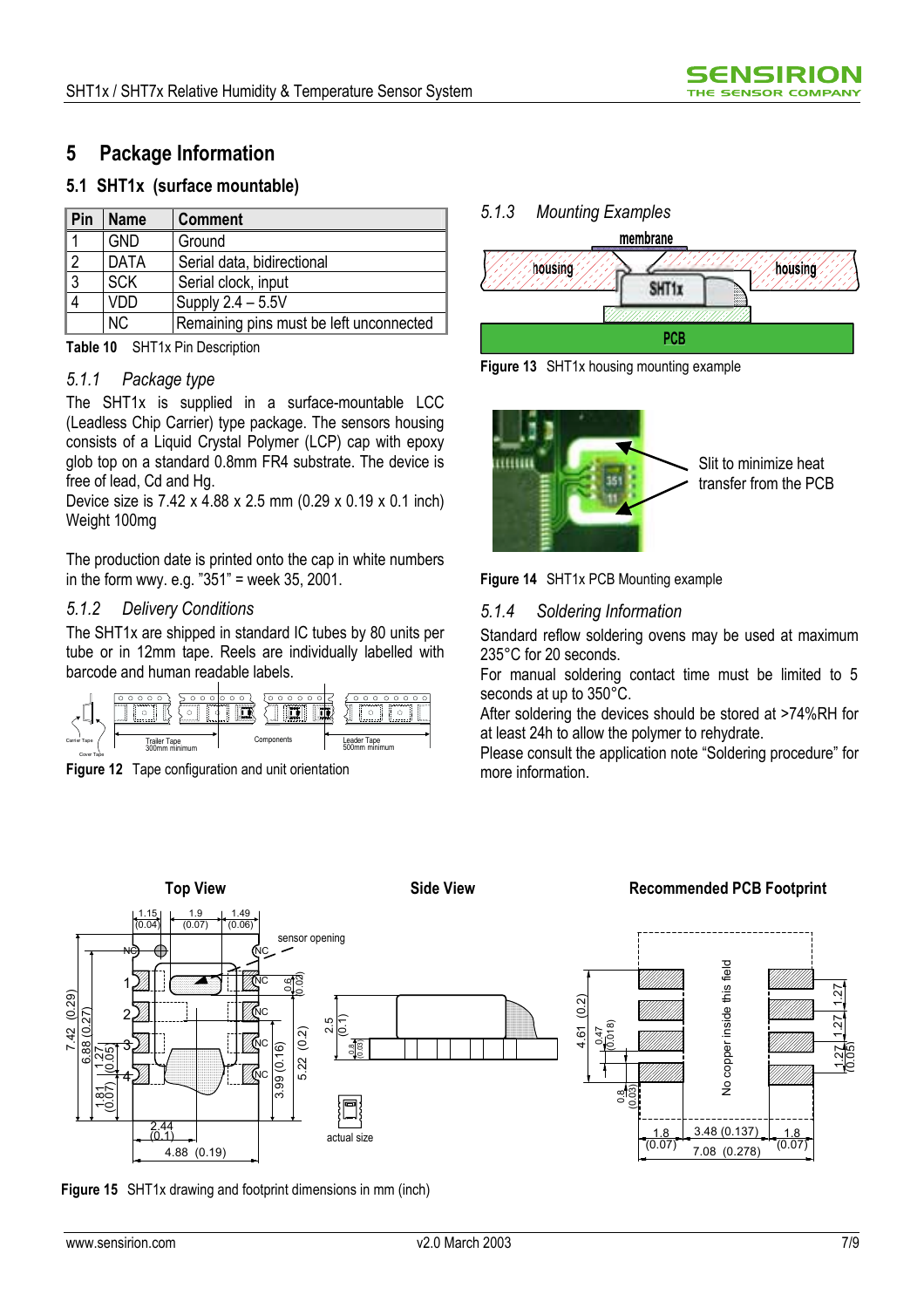# **5.2 SHT7x (4-pin single-in-line)**

| Pin | <b>Name</b> | <b>Comment</b>            |  |
|-----|-------------|---------------------------|--|
|     | <b>SCK</b>  | Serial clock input        |  |
| ∩   | VDD         | Supply $2.4 - 5.5V$       |  |
| C   | GND         | Ground                    |  |
|     | DATA        | Serial data bidirectional |  |

**Table 11** SHT7x Pin Description

#### *5.2.1 Package type1*

The device is supplied in a single-in-line pin type package. The sensor housing consists of a Liquid Crystal Polymer (LCP) cap with epoxy glob top on a standard 0.6mm FR4 substrate. The device is Cd and Hg free.

The sensor head is connected to the pins by a small bridge to minimize heat conduction and response times.

A 100nF capacitor is mounted on the back side between VDD and GND.

All pins are gold plated to avoid corrosion. They can be soldered or mate with most 1.27mm (0.05<sup>n</sup>) sockets

e.g.: Preci-dip / Mill-Max 851-93-004-20-001 or similar Total weight: 168mg, weight of sensor head: 73mg

The production date is printed onto the cap in white numbers in the form wwy. e.g.  $351$ " = week 35, 2001.

#### *5.2.2 Delivery Conditions*

The SHT7x are shipped in 32mm tape. These reeled parts in standard option are shipped with 500 units per 13inch diameter reel. Reels are individually labelled with barcode and human readable labels.



**Figure 16** Tape configuration and unit orientation

#### *5.2.3 Soldering Information*

Standard wave SHT7x soldering ovens may be used at maximum 235°C for 20 seconds.

For manual soldering contact time must be limited to 5 seconds at up to 350°C.

After wave soldering the devices should be stored at >74%RH for at least 24h to allow the polymer to rehydrate.

Please consult the application note "Soldering procedure" for more information.



**Figure 17** SHT7x dimensions in mm (inch)

 $\overline{a}$ <sup>1</sup> Other packaging options may be available on request.